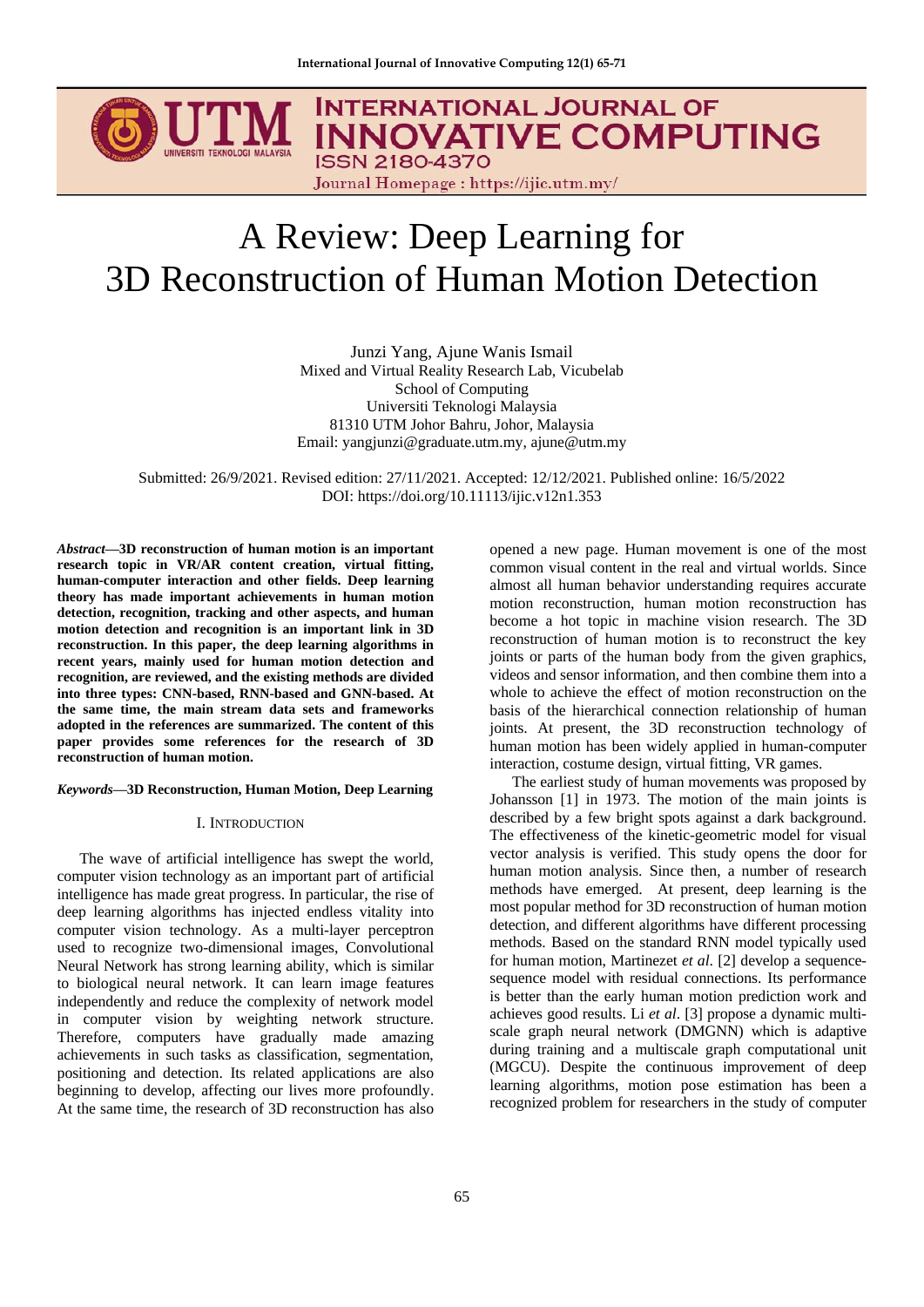vision. A good attitude estimation method needs to be robust to occlusion and deformation, stable to changes caused by factors such as illumination and clothing, and the human body is a hinged object with different attitudes, so it is difficult to keep absolute static. In this paper, the most advanced deep learning algorithms for 3D reconstruction technology of human motion detection are reviewed to provide reference for further research. Firstly, the foundation of deep learning algorithms is introduced in detail. Then, according to different depth learning algorithms, the latest research progress is introduced from three aspects, and the existing problems of the algorithm are discussed. Finally, the framework of deep learning and the data set used in research literature are introduced.

#### II. DEEP LEARNING FUNDAMENTALS

For different types of data and problems, people have studied all kinds of neural network structural models. Now, the mainstream methods of deep learning technology in 3D reconstruction of human motion detection are mainly CNN, RNN and GNN as the basic framework or their combination, and have achieved remarkable results.

Fig. 1 shows the overall structure of convolutional neural network, which is mainly composed of convolution layer, activation function, pooling layer and full connection layer. LeCun *et al*. first proposed Convolutional Neural Network (CNN) in 1998 [4]. The structure of LeNet network is divided into eight layers, as shown in Fig. 1, which mainly uses the principle of image local correlation to process image data. AlexNet is a Convolutional Neural Network developed by Krizhevsky *et al*. In the ILSVRC competition of that year, the error rate of Top5 was reduced to 15.315%. Compared with Lenet-5, AlexNet uses a deeper network structure, with 5 convolution layers, 3 full connection layers, 60 million parameters and 65,000 neurons. AlexNet uses two Gpus for calculation, which greatly improves computing efficiency. The sigmoid function and Tanh function are replaced with the non-saturated nonlinear function ReLU function [5]. Since AlexNet, deep learning has enjoyed the Renaissance. In the following years, various Convolutional Neural Network models based on the basic structure of AlexNet spring up, such as VGGNet, GooleNet and ResNet[6]. The proposal of ResNet is an improvement on the degradation of deep network structure, which is a milestone event in the history of CNN image processing. Since then, the research focus of the academia has changed from how to improve the accuracy of the neural network to how to achieve the same accuracy with less parameters and calculation. SqueezeNet is a typical example [7]. With the deepening of deep learning research, more CNN models and design ideas have been adopted into the network model design of 3D human motion reconstruction, which greatly promotes the development of 3D human motion reconstruction technology.



Fig.1. Schematic diagram of CNN [4]

RNN (Recurrent Neural Network) is used to process sequence data. The difference between CNN and RNN is that a directional loop is formed between neurons, in which the hidden state at the last moment and the input at this moment are both the input of neurons, so the network can remember the information at the previous moment. The structure of the circulation unit is shown in Fig. 2. RNN is unidirectional propagation. Based on this, bidirectional RNN [8] is proposed. In the process of training RNN, due to the repeated multiplication of weights, the problems of gradient disappearance and explosion are easy to occur, and it is difficult to learn for a long time. Therefore, RNN can only deal with the problems of short sequence dependence. LSTM [9] is an improvement on RNN. Unlike the cyclic layer in the basic structure of RNN, LSTM uses a gate control mechanism in the memory unit and combines shortterm memory with long-term memory. It can learn the content with long time dependence and alleviate the problem of gradient explosion and disappearance to a certain extent. GRU is improved on the basis of LSTM. It has the same effect as LSTM, but it is improved in structure. GRU [10] simplifies the three "gates" of LSTM structure to two "gates". To prevent the gradient from disappearing and exploding, IndRNN [11] introduces Relu as the activation function, and separates the neurons in the layer, which can also build a deeper and longer network and make the network learn for a long time. Dual-path Recursive Neural Network (DPRNN) [12] is an effective and simple way to organize RNN layers in deep structures to make RNN model long sequences. The experimental result shows that replacing one-dimensional CNN with DPRNN in TasNet can improve the experimental results.



Fig.2. Schematic diagram of RNN

Scarselli *et al*. first proposed the concept of graph neural network in their paper [13]. In the paper, they used neural networks on graph structure data. GNN also has many limitations and is suitable for shallow structures, most with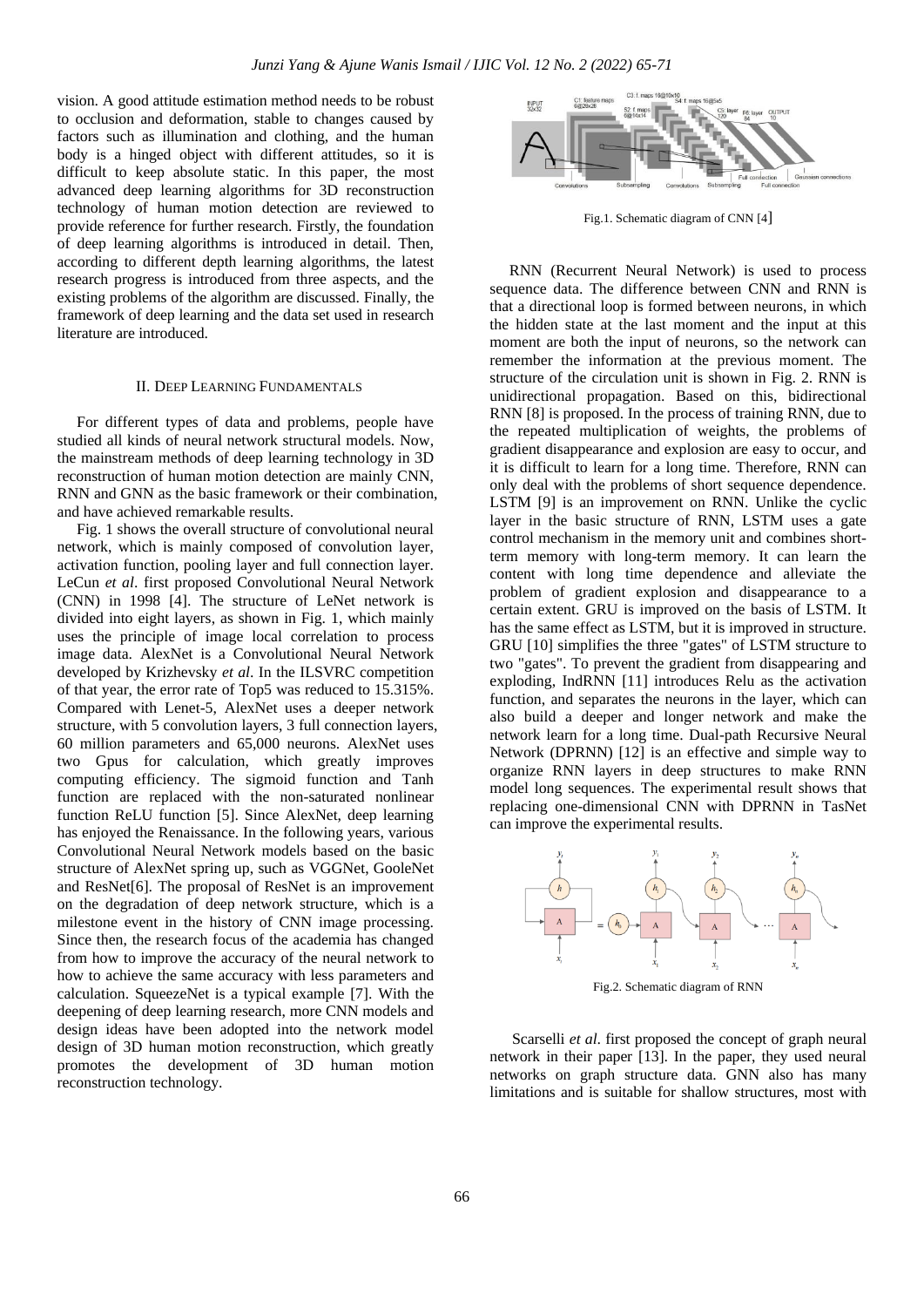no more than three layers. Graph Convolutional Neural Network (GCN) summarizes the convolution operation from grid data to graph data, which is a combination of CNN and graph topology structure, and implements multi-layer stacking. When constructing GCN, two methods, spectral method and non-spectral method, are usually followed. The Graph Attention Network (GAT) [14] introduces the attention mechanism based on GCN, and its architecture is shown in Fig. 3. Masked self-attentional layers are introduced to improve the disadvantages of graph convolution. Assigning corresponding weights to different adjacent nodes requires neither matrix operation nor prior knowledge of the graph structure. The model has better performance and is more robust to disturbances. Relational Graph Attention Networks [15] applies the Attention mechanism to graph convolution and adds relational information to the model, thus extending the non-relational graph attention mechanism. Relational Graph Attention Networks is an extension of GAT and has broader applications. Aiming at the problems of GCNs, Self-Supervised Semantic Alignment for Graph Convolution Network (SelfSAGCN) is proposed [16]. Identity Aggregation and Semantic Alignment are its two key approaches. This algorithm reduces over-smoothing and enhances the similarity between unlabeled features and labeled features of the same class. Experimental results show that the algorithm is better than other methods in various classification tasks.



III. DEEP LEARNING ALGORITHMS FOR 3D RECONSTRUCTION OF HUMAN MOTION

3D reconstruction of human motion detection is a very complicated process. As discussed earlier, the mainstream approaches to deep learning technologies have their own characteristics. Depending on the specific properties of these methods, how to apply these deep learning methods to 3D reconstruction of human motion is extremely important. Based on the types of deep learning methods, this section elaborates 3D reconstruction of human motion detection from the following three aspects:  $(I)$  CNN based,  $(I)$  RNN based, (Ⅲ) GNN based human motion reconstruction.

# 1. CNN-based Approach

CNN is the most widely used neural network among all the neural networks, and it is also the first one used for threedimensional reconstruction of human motion detection. It can process images and any kind of data that can be converted into a similar image structure. Tompson *et al*. [17] propose to use CNN to make pose estimation and use heatmap to regression the key points. Fig. 4 illustrates the main flow. The method optimizes the prediction results by using the structural relations between key points and markov random field. LeCun's team proposes a novel architecture in which refined models are covered with the latest CNN models, including an effective "position refinement" model that can be trained to estimate joint offset positions in small areas of the image [18]. Stacked hourglass networks are a cascade of funnel-like neural networks, each of which acts as an encoder and decoder to extract features and generate heat map results [19]. In recent years, many studies on human pose estimation (single or multiple) have been based on this basic network structure, as well as another network structure, OpenPose. OpenPose is an open source project at Carnegie Mellon University based on models from three papers. One of the papers describes the 2D pose detection method PAF (Part Affinity Fields) in multi-player images, which first detects various points and then connects them with individuals to realize real-time detection of multiple people [20]. Ke *et al*. [21] improve the recent deep convolution and deconvolution hourglass model in four key points, and develop a robust multi-scale structural perceptual neural network for human pose estimation.



Fig.4. Multi-Resolution Sliding-Window With Overlapping Receptive Fields [17]

#### 2. RNN-based Approach

The dynamic characteristics and context-dependent information of action can be captured by using recurrent neural network. Based on layered bone input, a multi-layer RNN framework is proposed by Du *et al*. [22]. The diagram of the proposed hierarchical recursive neural network is shown in Fig. 5. In the algorithm, the human body is divided into five parts, and then each part is input into five subnets for training. In the end, the extracted features are input into a single layer perceptron to determine the action category. Based on the Recurrent Neural Networks (RNNs) with Long Short-Term Memory (LSTM), an attentional mechanism is proposed to learn temporal and spatial features of skeleton data in human motion recognition tasks [23]. In the attention subnetwork of spatial dimension, the author uses LSTM network to learn the relationship between the nodes of the current frame and the nodes of the previous frame, form a currently input attention map frame node data, and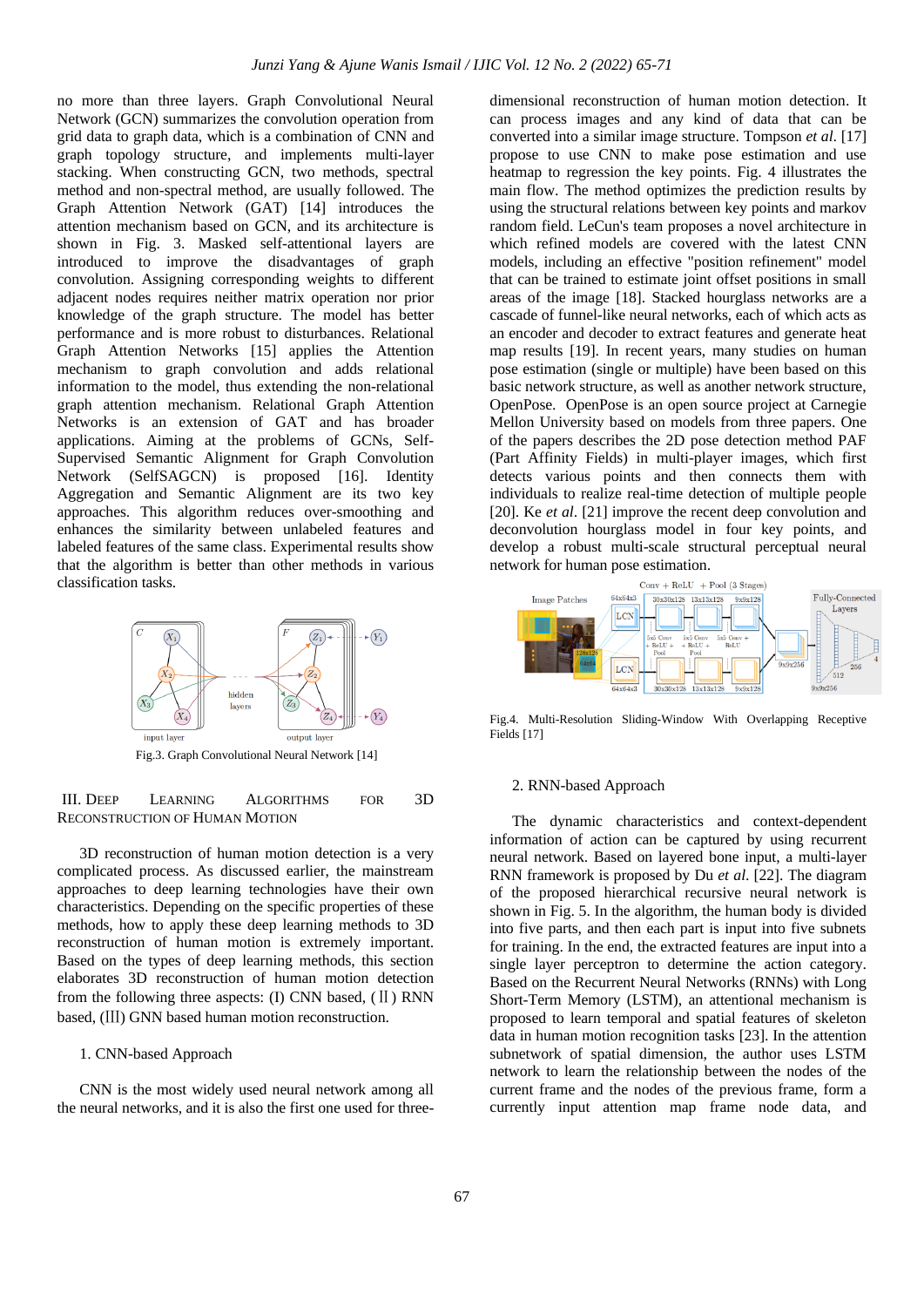automatically find the current frame data of skeleton points, which has the greatest impact on action recognition. In the attention subnetwork of the time dimension, the author uses the LSTM network to learn the relationship between the current frame and the previous frame, to form the attention map of the current input frame data, and automatically learn which video frames contribute the most to action recognition. Zhang *et al*. [24] propose an adaptive recursive neural network (RNN) based on LSTM structure, instead of relocating the skeleton based on human defined prior criteria. This allows the network itself to adapt from one end to the other to the most appropriate point of view.



Fig.5. An illustrative sketch of the proposed hierarchical recurrent neural network [22]

Multistage convolutional neural network (CNN) has made advanced achievements in realizing single image human posture estimation, but its application to video requires a lot of calculation, and there will be performance degradation and jitter. A new recursive LSTM model is proposed for video pose estimation [25]. Artacho & Savakis [26] proposed UniPose and Unipos-LSTM architectures for single image and video pose estimation respectively. This structure can better understand the context information in the framework and help to estimate the posture of the subject more accurately.

# 3. GNN-based Approach

GNN can effectively extract important features from graph data and regard human skeletal connections as undirected graphs, where joint nodes are graph nodes and joint edges are graph edges. Yan *et al*. [27] propose to construct a human skeleton map into an undirected weighted spatiotemporal map network, and applied graph convolutional neural network in human action recognition for the first time, as shown in Fig. 6. The typical part-based method divides the human skeleton into multiple subgraphs, and defines the information transmission mode within and between subgraphs, so that local joint information can be extracted better and information transmission speed can be accelerated at the same time [28]. The double-flow adaptive graph convolution network proposed by Shi *et al*. [29] can adaptively learn the dynamic connecting edges between bone points, which improves the flexibility of the model. Meanwhile, this model proposes a dual-flow framework for modeling the first-order and second-order information simultaneously, which significantly improves the accuracy of recognition. Obinata and Yamamoto [30] develop a module based on ST-GCN to add connections between adjacent nodes between frames. The co-occurrence feature in the time domain is captured with good results. Symbiotic Graph Neural Networks [31] fuses many methods described above, and proposes a training method of mutual supervision between prediction and classification tasks. The ability of the model to obtain joint features is effectively improved.



Fig.6. Action classification based on spatio-temporal graph convolutional neural network[27]

When collecting image data, data is often lost due to weather, light, occlusion and other reasons. To solve the problems of incomplete motion data and difficult human motion prediction, a new multi-task graph convolution network (MTGCN) [32] is proposed. Instead of dealing with them individually, repairing missing values in the observed sequence and predicting human behavior, the approach considers the two supervisory tasks jointly.

# 4. Discussion of Algorithms

In the actual scene, 3D reconstruction of human movement is a very complex process, which requires human movement detection and recognition. Although deep learning algorithms have made great achievements in this aspect, there are still many problems in the above algorithms, including the following aspects.

(1) The complexity of many algorithms is high. The model still needs a large number of parameters, and even the most advanced behavior recognition algorithms rely on the top of the central processing unit (CPU) and graphics processing unit (GPU) to provide computing power support, which consumes memory and has a slow speed in the process of operation. Ordinary computers cannot run relevant algorithms, and large-scale promotion and deployment cannot be achieved, so it is not easy to be applied in practice. The knowledge distillation method uses the knowledge learned from the large model network with good performance to train the network with few parameters and weak learning ability, so as to achieve the effect of model compression. Li Z *et al*. [33] have started to use knowledge distillation to estimate human posture. This is going to be a research trend. In addition, the lightweight model SqueezeNet has been successfully applied in the field of image classification, so the idea of depth separable convolution or grouping convolution can be applied in the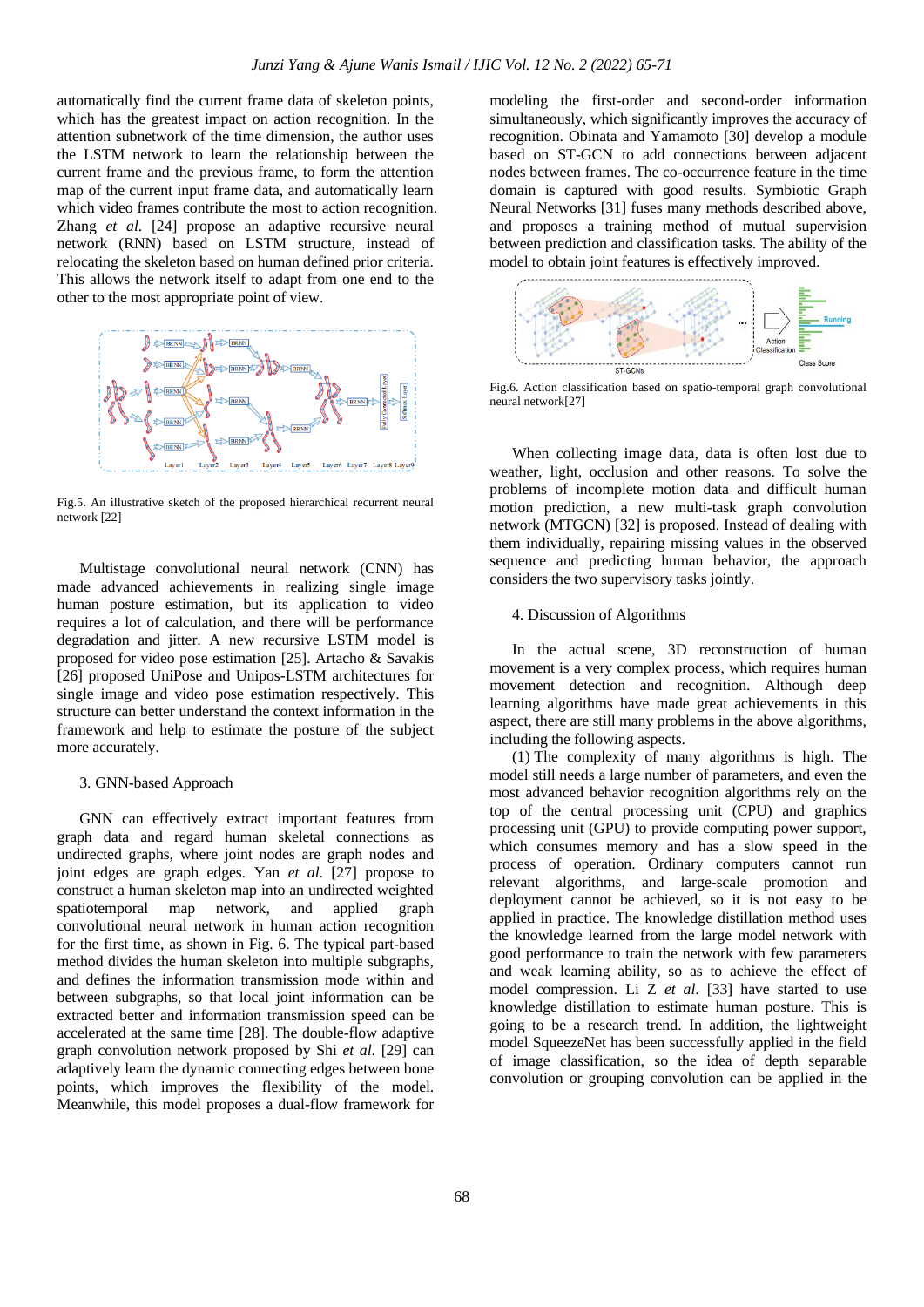design of sequential feature extraction module to reduce the parameters of the model.

(2) Most deep learning models require supervised learning to extract human action features, so a large number of labeled data sets are required. Moreover, some models are suitable for human action recognition in specific scenes, and it is difficult to achieve generalization. In the new environment, it is necessary to re-collect data for processing and annotation, which requires a lot of time and energy. At present, transfer learning algorithms have made a large number of achievements. Applying the transfer learning algorithm to human motion detection and recognition can effectively solve the problem of small sample size and improve the generalization ability of the model. At the same time, some achievements have also been made in small sample learning. For example, Xian Y *et al*. [34] propose a two-stage method, first learning video features on the base class, and then fine-tuning the classifier on the new class.

(3) Human movements are ever-changing and easily affected by light changes, noise and occlusion, so feature extraction is difficult, and more fine-grained recognition of human movements is needed. At present, the performance of deep learning algorithms in fine-grained action recognition has not reached a high level. Weak supervision can be used to locate the key parts that can distinguish the action categories, and the distinguishing line features can be used as auxiliary to complete the classification.

# IV. DEEP LEARNING EXPERIMENT FOR 3D RECONSTRUCTION OF HUMAN MOTION DETECTION

With the improvement of computer hardware, various open source deep learning frameworks are emerging one after another, among which the mainstream deep learning frameworks mainly include TensorFlow, Torch, Caffe, Theano, Keras, etc. In the 3D reconstruction of human motion detection based on deep learning, data sets are also essential to ensure the accuracy of the method and the consistency of evaluation. The data sets are mainly from public data sets. Table I shows the data sets and frameworks used in the research work of 3D reconstruction of human motion detection.

| <b>Reference</b>         | <b>DateSet</b>                      | Method                                           | <b>Framew</b><br>ork |
|--------------------------|-------------------------------------|--------------------------------------------------|----------------------|
| Tompson et<br>al., 2014  | FLIC:<br>LSP <sub>1</sub>           | CNN+Graphical<br>Model                           | Torch <sub>7</sub>   |
| Tompson et<br>al., 2015  | FLIC:<br>MPII-Human-Pose            | <b>CNN</b>                                       | Torch <sub>7</sub>   |
| Newell et al<br>2016     | FLIC:<br>MPII-Human-Pose            | Stacked<br>Hourglass<br><b>Networks</b>          | Torch <sub>7</sub>   |
| Cao et al.,<br>2017      | MPII-Human-Pose;<br>COCO human pose | <b>PAFs</b>                                      |                      |
| Ke <i>et al.</i><br>2018 | FLIC:<br>MPII-Human-Pose            | multi-scale<br>structure-aware<br>neural network |                      |

| <b>Reference</b>                  | <b>DateSet</b>                                                                              | <b>Method</b>      | <b>Framew</b><br>ork |
|-----------------------------------|---------------------------------------------------------------------------------------------|--------------------|----------------------|
| Du et al.,<br>2015                | MSR Action3D;<br>HDM05                                                                      | HBRNN-L            |                      |
| Song et al.,<br>2017              | the SBU Kinect interaction;<br>NTU RGB+D                                                    | <b>STA-LSTM</b>    |                      |
| Zhang et al.,<br>2017             | the SBU Kinect interaction;<br>NTU RGB+D;<br>SYSU 3D Human-Object<br><b>Interaction Set</b> | VA-LSTM            | Theano               |
| Luo et al.,<br>2018               | Penn Action:<br>Sub-JHMDB                                                                   | <b>LSTMPM</b>      | Caffe                |
| Artacho and<br>Savakis, 2020      | MPII:<br>Leeds Sports Pose;<br>Penn Action;<br><b>BBC</b> Pose                              | UniPose            | PyTorch<br>1.0       |
| Yan et al.,<br>2018               | Kinetics:<br>NTU-RGBD                                                                       | <b>ST-GCN</b>      | Pytorch              |
| Thakkar and<br>Narayanan,<br>2018 | NTURGB+D:<br>HDM05                                                                          | <b>PB-GCN</b>      | Pytorch              |
| Shi et al.,<br>2019               | NTU-RGBD:<br>Kinetics                                                                       | $2s-AGCN$          | PyTorch              |
| Obinata and<br>Yamamoto,<br>2021  | NTU RGB+D:<br>Kinetics-Skeleton                                                             | $MS-$<br>AAGCN+TEM | PyTorch              |
| Li et al., 2021                   | NTU-RGB+D; Kinetics;<br>Human3.6M;<br><b>CMU</b> Mocap                                      | Sybio-GNN          | PyTorch<br>0.4.1.    |
| Cui and Sun,<br>2021              | H3.6M:<br>CMU MoCap;<br>3DPW MoCap                                                          | MT-GCN             |                      |

#### V. CONCLUSION

With the improvement of material living standards, the aggravation of environmental pollution and global aging, people have put forward higher development requirements for medical and health care, intelligent equipment, green energy and other fields. It will certainly improve people's quality of life and happiness if we deeply study the laws of human movement and apply them to fields closely related to human life. This paper introduces some deep learning methods for 3D reconstruction of human motion detection, but there are still many problems to be solved.

# ACKNOWLEDGMENT

We are grateful to Mixed and Virtual Reality Laboratory (mivielab) in Vicubelab at Universiti Teknologi Malaysia (UTM). This work was funded by UTM-GUP Funding Research Grants Scheme (Q.J130000.2628.14J85).

#### **REFERENCES**

- [1] Johansson, G. (1973). Visual Perception of Biological Motion and a Model for Its Analysis. *Perception & Psychophysics,* 14(2), 201-211.
- [2] Martinez, J., Black, M. J., & Romero, J. (2017). On Human Motion Prediction Using Recurrent Neural Networks.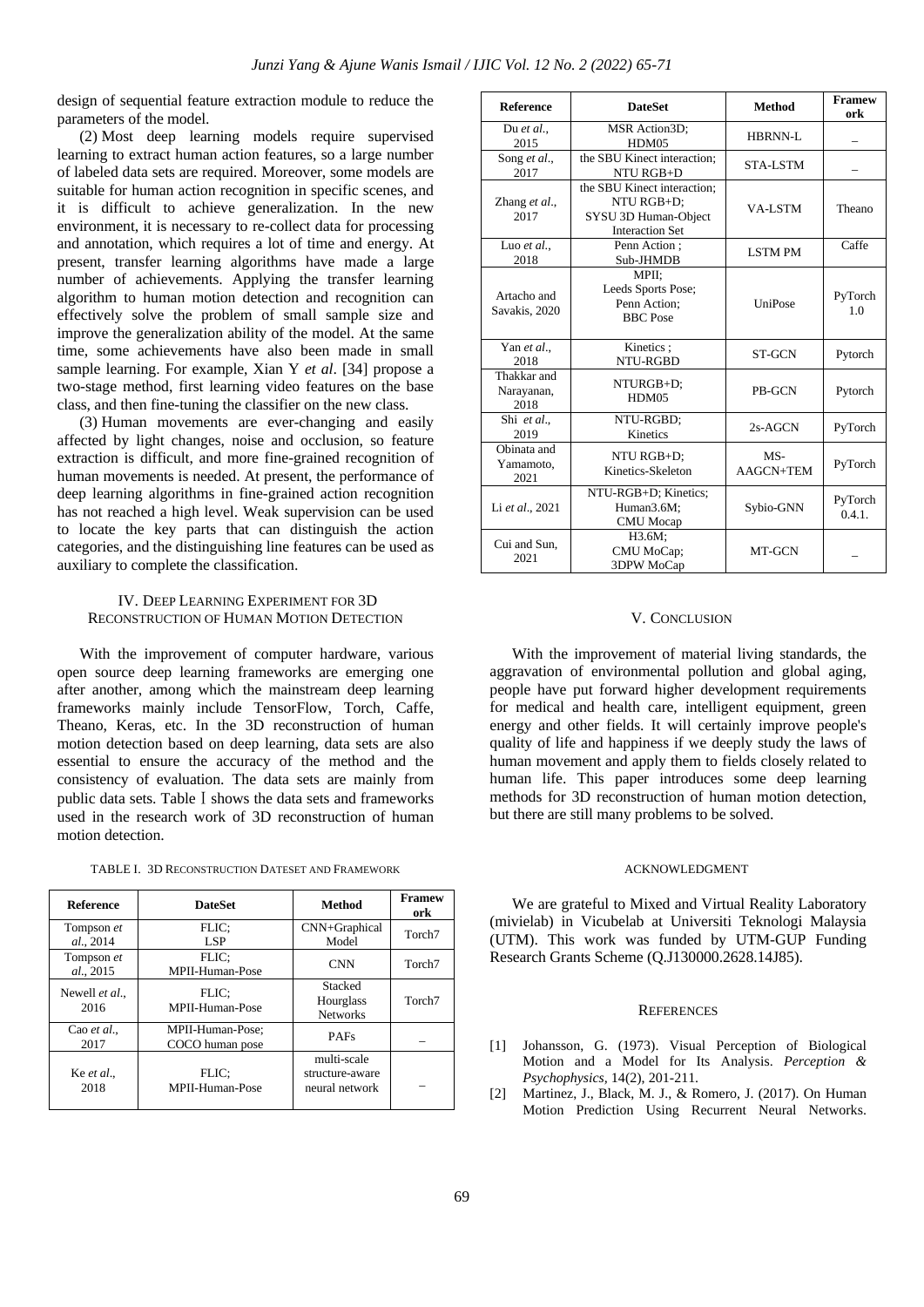*Proceedings of the IEEE Conference on Computer Vision and Pattern Recognition*, 2891-2900.

- [3] Li, M., Chen, S., Zhao, Y., Zhang, Y., Wang, Y., & Tian, Q. (2020). Dynamic Multiscale Graph Neural Networks for 3d Skeleton Based Human Motion Prediction. *Proceedings of the IEEE/CVF Conference on Computer Vision and Pattern Recognition*, 214-223.
- [4] LeCun, Y., Bottou, L., Bengio, Y., & Haffner, P. (1998). Gradient-based Learning Applied to Document Recognition. *Proceedings of the IEEE*, 86(11), 2278-2324.
- [5] Krizhevsky, A., Sutskever, I., & Hinton, G. E. (2012). Imagenet Classification with Deep Convolutional Neural Networks. *Advances in Neural Information Processing Systems*, 25, 1097-1105.
- [6] He, K., Zhang, X., Ren, S., & Sun, J. (2016). Deep Residual Learning for Image Recognition. *Proceedings of the IEEE Conference on Computer Vision and Pattern Recognition*. 770-778.
- [7] Iandola, F. N., Han, S., Moskewicz, M. W., Ashraf, K., Dally, W. J., & Keutzer, K. (2016). SqueezeNet: AlexNetlevel accuracy with 50x fewer parameters and< 0.5 MB model size. arXiv preprint arXiv:1602.07360.
- [8] Schuster, M., & Paliwal, K. K. (1997). Bidirectional Recurrent Neural Networks. *IEEE Transactions on Signal Processing,* 45(11), 2673-2681.
- [9] Hochreiter, S., & Schmidhuber, J. (1997). Long Short-term Memory. *Neural Computation*, 9(8), 1735-1780.
- [10] Cho, K., Van Merriënboer, B., Gulcehre, C., Bahdanau, D., Bougares, F., Schwenk, H., & Bengio, Y. (2014). Learning Phrase Representations using RNN Encoder-decoder for Statistical Machine Translation. arXiv preprint arXiv:1406.1078.
- [11] Li, S., Li, W., Cook, C., Zhu, C., & Gao, Y. (2018). Independently Recurrent Neural Network (indrnn): Building a Longer and Deeper rnn. Proceedings of the IEEE Conference on Computer Vision and Pattern Recognition, 5457-5466.
- [12] Luo, Y., Chen, Z., & Yoshioka, T. (2020, May). Dual-path rnn: Efficient Long Sequence Modeling for Time-domain Single-channel Speech Separation*. ICASSP 2020-2020 IEEE International Conference on Acoustics, Speech and Signal Processing (ICASSP), IEEE,* 46-50.
- [13] Scarselli, F., Gori, M., Tsoi, A. C., Hagenbuchner, M., & Monfardini, G. (2008). The Graph Neural Network Model. *IEEE Transactions on Neural Networks,* 20(1), 61-80.
- [14] Kipf, T. N., & Welling, M. (2016). Semi-supervised Classification with Graph Convolutional Networks. arXiv preprint arXiv:1609.02907.
- [15] Busbridge, D., Sherburn, D., Cavallo, P., & Hammerla, N. Y. (2019). Relational Graph Attention Networks. arXiv preprint arXiv:1904.05811.
- [16] Yang, X., Deng, C., Dang, Z., Wei, K., & Yan, J. (2021). SelfSAGCN: Self-supervised Semantic Alignment for Graph Convolution Network. *Proceedings of the IEEE/CVF Conference on Computer Vision and Pattern Recognition*, 16775-16784.
- [17] Tompson, J. J., Jain, A., LeCun, Y., & Bregler, C. (2014). Joint Training of a Convolutional Network and a Graphical Model for Human Pose Estimation. *Advances in Neural Information Processing Systems*, 27, 1799-1807.
- [18] Tompson, J., Goroshin, R., Jain, A., LeCun, Y., & Bregler, C. (2015). Efficient Object Localization using Convolutional

Networks. *Proceedings of the IEEE Conference on Computer Vision and Pattern Recognition*, 648-656.

- [19] Newell, A., Yang, K., & Deng, J. (2016). Stacked Hourglass Networks for Human Pose Estimation. *European Conference on Computer Vision,* Springer, Cham. 483-499.
- [20] Cao, Z., Simon, T., Wei, S. E., & Sheikh, Y. (2017). Realtime Multi-person 2d Pose Estimation Using Part Affinity Fields. *Proceedings of the IEEE Conference on Computer Vision and Pattern Recognition*, 7291-7299.
- [21] Ke, L., Chang, M. C., Qi, H., & Lyu, S. (2018). Multi-scale Structure-aware Network for Human Pose Estimation. Proceedings of the European Conference on Computer Vision (ECCV), 713-728.
- [22] Du, Y., Wang, W., & Wang, L. (2015). Hierarchical Recurrent Neural Network for Skeleton based Action Recognition. *Proceedings of the IEEE Conference on Computer Vision and Pattern Recognition*, 1110-1118.
- [23] Song, S., Lan, C., Xing, J., Zeng, W., & Liu, J. (2017). An End-to-end Spatio-temporal Attention Model for Human Action Recognition from Skeleton Data. *Proceedings of the AAAI conference on artificial intelligence*, 31(1).
- [24] Zhang, P., Lan, C., Xing, J., Zeng, W., Xue, J., & Zheng, N. (2017). View Adaptive Recurrent Neural Networks for High Performance Human Action Recognition from Skeleton Data. *Proceedings of the IEEE International Conference on Computer Vision,* 2117-2126.
- [25] Luo, Y., Ren, J., Wang, Z., Sun, W., Pan, J., Liu, J., ... & Lin, L. (2018). Lstm Pose Machines. Proceedings of the IEEE Conference on Computer Vision and Pattern Recognition, 5207-5215.
- [26] Artacho, B., & Savakis, A. (2020). Unipose: Unified Human Pose Estimation in Single Images and Videos. *Proceedings of the IEEE/CVF Conference on Computer Vision and Pattern Recognition, 7035-7044*.
- [27] Yan S, Xiong Y, Lin D. (2018). Spatial Temporal Graph Convolutional Networks for Skeleton-based Action Recognition. *Thirty-second AAAI Conference on Artificial Intelligence.*
- [28] Thakkar, K., & Narayanan, P. J. (2018). Part-based Graph Convolutional Network for Action Recognition. arXiv preprint arXiv:1809.04983.
- [29] Shi, L., Zhang, Y., Cheng, J., & Lu, H. (2019). Two-stream Adaptive Graph Convolutional Networks for Skeleton-based Action Recognition. *Proceedings of the IEEE/CVF Conference on Computer Vision and Pattern Recognition,* 12026-12035.
- [30] Obinata, Y., & Yamamoto, T. (2021). Temporal Extension Module for Skeleton-based Action Recognition. *2020 25th International Conference on Pattern Recognition (ICPR), IEEE*, 534-540.
- [31] Li, M., Chen, S., Chen, X., Zhang, Y., Wang, Y., & Tian, Q. (2021). Symbiotic Graph Neural Networks for 3d Skeletonbased Human Action Recognition and Motion Prediction. *IEEE Transactions on Pattern Analysis and Machine Intelligence.*
- [32] Cui, Q., & Sun, H. (2021). Towards Accurate 3D Human Motion Prediction from Incomplete Observations. *Proceedings of the IEEE/CVF Conference on Computer Vision and Pattern Recognition*, 4801-4810.
- [33] Li, Z., Ye, J., Song, M., Huang, Y., & Pan, Z. (2021). Online Knowledge Distillation for Efficient Pose Estimation. *Proceedings of the IEEE/CVF International Conference on Computer Vision*, 11740-11750.